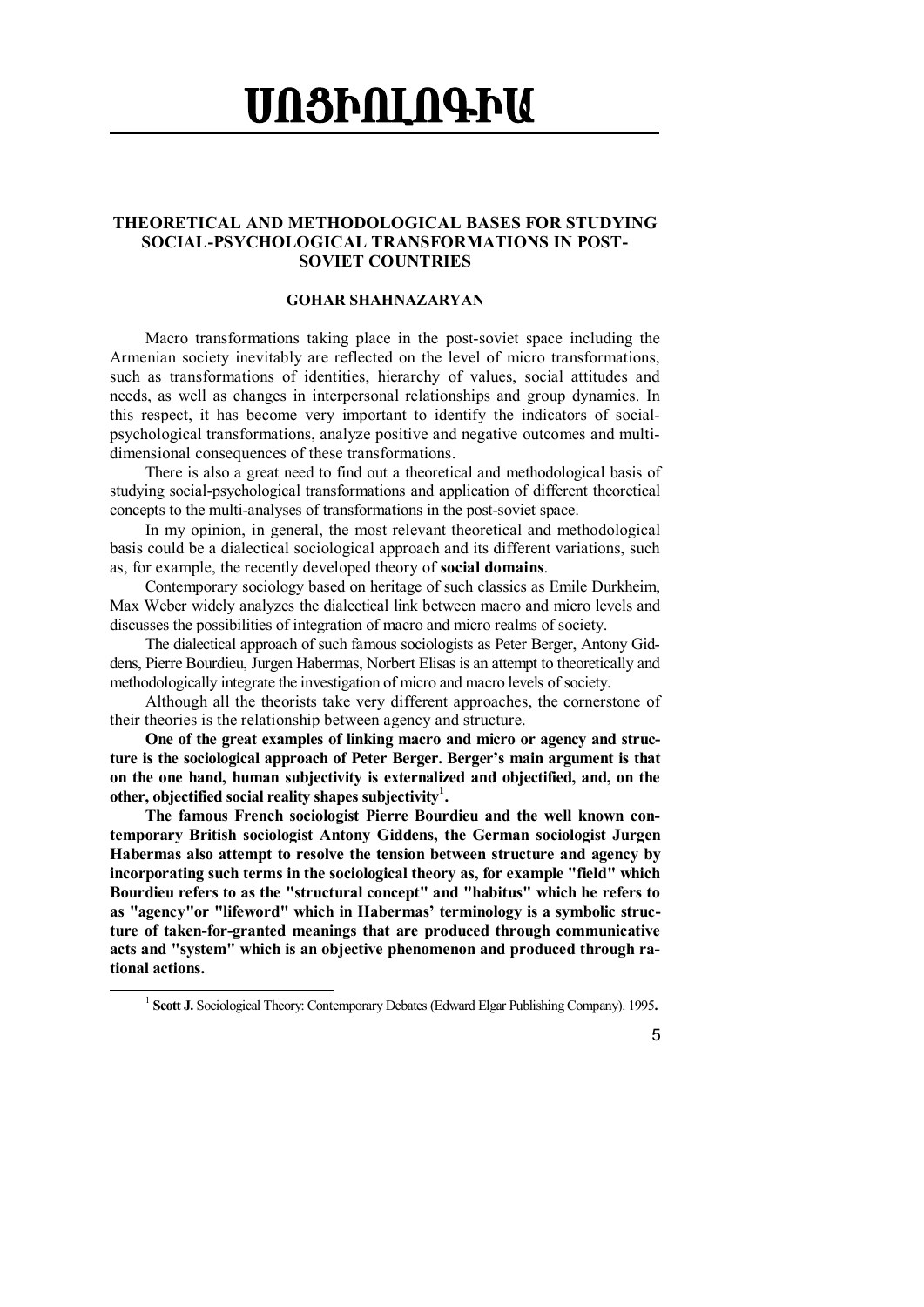There is no doubt that all the above-mentioned theories could be applicable to the analyses of deep structural and individual transformations taking place in the contemporary Armenian society. At the same time, I think that "post-soviet" case and "post-soviet" transformational processes could not be always understood and analyzed from the classical dialectical approach. I think that transformational processes of post-soviet reality could be better described from the standpoints of the recently developed Derek Layder's theory of social domains, which is more evolved and is a complex variation of the dialectical approach.

On the one hand, the theory of social domains borrows heavily from other approaches and attempts to build on them. On the other hand, the theory takes its shape from an attempt to provide an alternative to approaches that argue for an abandonment of all forms of objectivism and the use of macro-structural concepts as a means of understanding social activity and face-to-face encounters<sup>2</sup>.

The theory of social domains goes further by deconstructing the two domains of action and systems into four and views social activity itself as an outcome of the complex interplay of them all. Although each domain is deeply interwoven and interdependent on each other, each has its own distinct characteristics and a certain measure of independence from the others<sup>3</sup>.

According to the theory of social domains, the relationships between lifeword and system should be described from the standpoint of "fundamental ontological differences" and "crossing dualism"<sup>4</sup> .

Because Layder distinguishes four main domains of social reality this approach could be a more appropriate methodological base to understand the complexity and diversity of processes going on in post-soviet countries.

Derek Layder argues that social reality is made up of four social domains, which relate to the subjective and the objective, micro and macro realms of the social.

According to Layder, the subjective dimensions of social life consist of two domains:

**1. The individual-subjective or "psychobiography".** Psychobiography is the term that Layder uses to refer to largely unique, asocial components of an individual's dispositions, behaviour and self-identity. This domain is relatively independent of macro-social sphere. The main argument here is that psychobiography is a highly significant mediating factor that influences the manner in which discourses are handled by individuals.

**2. The intersubjective which Layder terms a "situated activity".** This domain refers to face-to-face interactions. Following Goffman, Layder sees situated activity in terms of situations of co-presence where two or more individuals are able to monitor and reflectively respond to the unfolding action.

**3. The objective dimension consists of "social settings"-** the social contexts or locations in which the situated activity occurs. Some settings exhibit highly formalized rules, obligations and expectations. Basically, within settings we encounter conditions of action-discourses, resource patterns, social positions/roles and more or less institutionalized practices that are inherited from the past.

<sup>2</sup> **Layder D.** Understanding Social Theory (SAGE Publication). 2006.

<sup>&</sup>lt;sup>3</sup> Layder D. Understanding Social Theory (SAGE Publication). 2006.

<sup>4</sup> **Layder D.** Modern Social Theory: Key Debates and New Directions (UCL Press). 1997.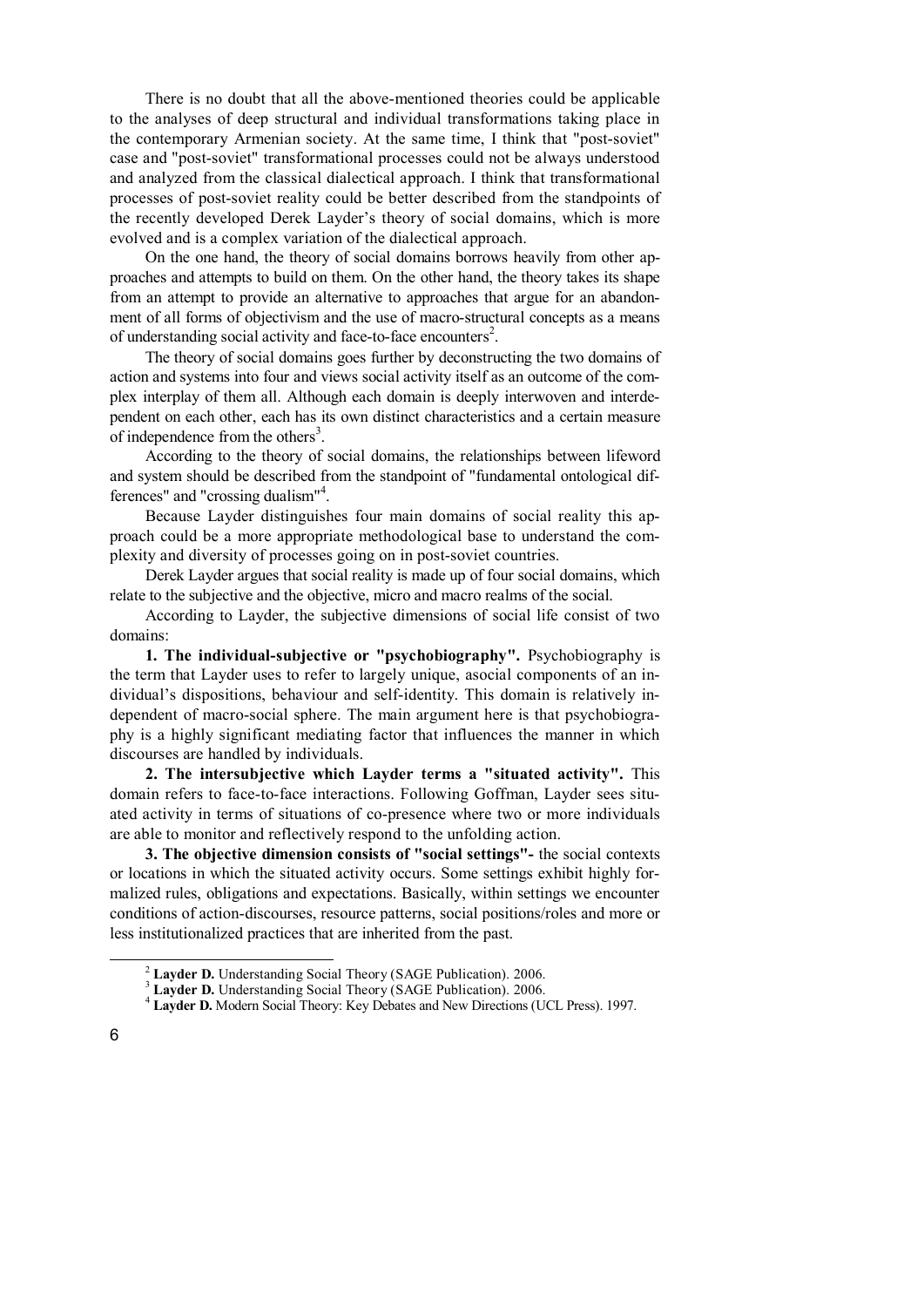**4. Contextual resources**. This macro domain includes large scale patterns of power, dominations and other forms of inequalities, distribution of resources relating to social class, gender, ethnicity. Contextual resources also include widespread cultural understandings, cultural values and beliefs, legitimate discourses and social practices<sup>5</sup>[.](#page-2-0)

We could state with confidence that over the past 15 years in Armenia, transformations of all 4 domains have taken place, though to various extents. Obviously, macro transformations determine the construction of new types of psychobiography or identities, as well as revise the long "Soviet identity" discourse. For example, over the past few years, completely new types of identities have been constructed in our society, such as, "an oligarch", "a representative of the civil society", "someone living below the poverty level" or "a representative of a vulnerable group", etc. At the same time, there are obvious transformations of social settings, such as political regimes, the socio-economic situation, transformations of labor market and, practically, transformations in all social institutions.

It is also important to stress that in Armenia we have quite radical transformations on the level of social settings and contextual resources (or fields, systems, structure - we can use any of these terms), but they do not necessarily affect transformations on subjective and intersubjective levels. This could be considered as peculiarities and paradoxes of the processes of post-soviet transformations. That is why theories like the theory of social domain that consider objective and subjective levels of society as quite independent from each other could help us to understand the processes taking place in post-soviet countries.

Also, I would like to consider two examples that are – the gender system of present-day Armenia and the so called process of "europeization" and show how we can analyze these processes using the framework of the theory of social domains.

The gender system in Armenia has passed through many different stages and has been under the influence of many civilizations and cultures. There are many obvious macro factors influencing gender discourse in modern-day Armenia, such as the breakdown of the socialist discourse of gender equality, the development of a new gender policy, the adoption of international laws and declarations (social settings), but the transformation in men and women gender roles, attitudes and socially accepted gender patterns of behaviour (psychobiographies) are not so visible.

Although there are some positive changes, a great number of people still express very conservative and stereotypical behaviour in terms of gender roles and statuses in everyday interactions.

On July 14, 2004, Armenia was included into the European Union's "New Neighbors," and the administration of the country announced its intent to pursue integration into a forward-looking chief European structure – the European Council. But despite such obvious political willingness among political parties and civil society to propel Armenia into the West, there are still questions that in my opinion need to be asked: **whether the people of Armenia accept the main concepts, standards and values of European culture on a social and psychological level or not?** In other words, it is important to understand whether the real and deeply rooted transformations in **psychobiographies and situated activities** have taken place along with the more structural transformations of social settings and contex-

7

<span id="page-2-0"></span><sup>5</sup> **Layder D.** Understanding Social Theory (SAGE Publication). 2006.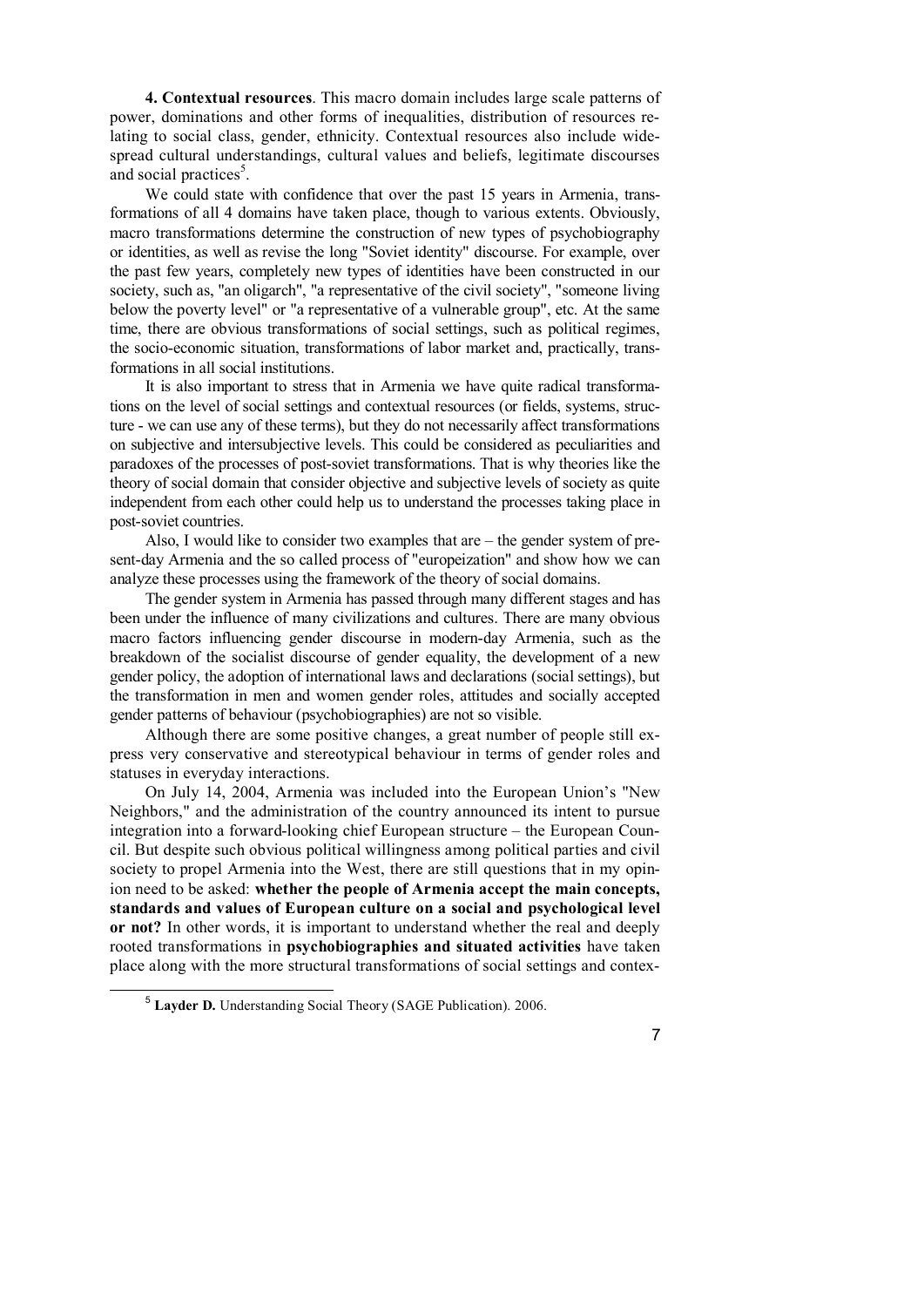tual resources. Or is there at least some cultural potential for these transformations?

These questions are crucial for our future discussion of the attitudes of the Armenians toward European values, as while for many Eastern European countries the connection to European civilization and culture is obvious, for Armenia, as well as for other countries in the South Caucasus, the issue of selfidentification and determination still remains uncertain.

In general, the issue of the Armenians' self-identification is quite complicated and controversial. Geographically located on the border of Europe and Asia, during various periods of its history, Armenia has been under the influence of the Babylonian, Hellenistic, Byzantine Empire, as well as the Arabic, Turkish, Persian and Russian civilizations. These influences created a duality of the Western and the Eastern not only in poetry, art, music, architecture, but also in everyday life of the Armenian people. And these trends make it difficult to understand the Armenian mentality and, more importantly, complicate cultural self-identification for the Armenians.

For example, the **level of tolerance** toward different demographic, social, ethnic, religious groups, which is widely considered an important aspect of democracy and civil society, is still very controversial.

According to the recently conducted survey among Armenian youth, 45% think that ethnic minorities living in Armenia could not have the same rights and opportunities the Armenians do. 40% of young Armenian people agree that there are "good" and "bad" nations. More than 80% think that Armenian should only be a representative of the Armenian Apostolic Church and more than 50% agree that the representatives of other religions or denominations (even if they are Armenians) cannot afford the same rights and opportunities. Only 5% of young people express positive attitude toward homosexuals and more than 50% agree that homosexuals cannot enjoy the same rights as other people.

The level of interactions or situated activities also remains practically unchangeable. As it has been mentioned earlier, the situated activity includes different types of face-to-face interaction: in public places, between dispersed acquaintances, as well as on-going interactions among family members or friends.

It has also turned out that young people are ready to cooperate and be a colleague of members of ethnic, religious, and sexual minorities or people from different vulnerable groups of society (level of transient and intermittent interactions). At the same time, there are apparent discriminatory and non-tolerant attitudes when it comes to more "intimate" spheres, such as family members, relatives, and even neighbours (regularized interactions).

In addition to what has been already said, the vast majority of the respondents (70.5%) think that the Armenian culture and mentality are unique and cannot be compared to any other cultures, 7.4% agree that the Armenian culture is a part of the Middle Eastern culture, and only 6.9% consider the Armenian culture to be a part of the European culture.

*I am not sure that we can live one hundred percent by European standards. We are neither Europe, nor Asia; we are at the crossroads (focus groups discussion participant, woman, 23).*

*I think our culture now is at a critical point. We have to make our choice and understand what we want. Moreover, it is all about changing our mentality and our behaviour (focus groups discussion participant, woman, 29).*